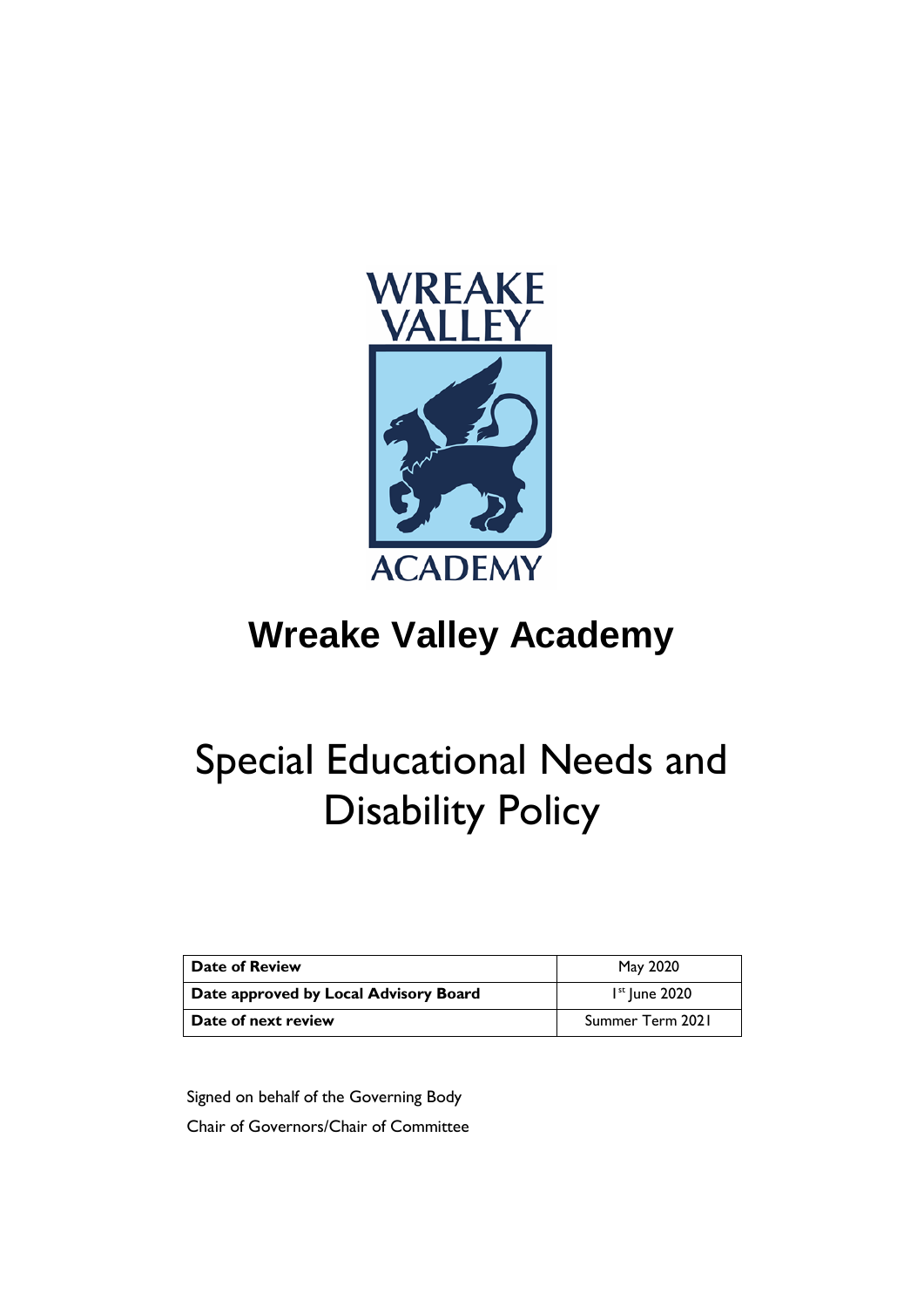### **Wreake Valley Academy**

*Reviewed May 2020*



### **Special Educational Needs and Disability Policy**

This policy should be read in conjunction with the Special Educational Needs and Disability (SEND) information for Parents.

#### **Objectives**

Wreake Valley Academy is an inclusive school. This has been recognised in the Wreake Way. Our vision is for all at Wreake Valley to be confident lifelong learners; growing in independence equipped to overcome life's challenges and prepared to contribute to our global community. The Wreake Way is to embrace diversity and foster mutual trust and respect to ensure fairness and equal opportunities for all.

#### **1. The purpose of this policy is to:**

- ensure that parents and carers are informed of the provision for students with SEND including assessment arrangements and the support available
- explain our admissions procedure with regard to SEND
- provide a point of contact for parents and carers of students with SEND

#### **2. Scope**

This policy complies with the guidance given in the Statutory Instrument: Special Educational Needs (Information) Regulations (Clause 64). It has been written as guidance for staff, Parents/Carers and students, with reference to the following guidance and documents:

- SEND Code of Practice (which takes into account the SEND provisions of the SEND Disability Act 2001) 2014
- Ofsted Section 5 Inspection Framework January 2014
- Ofsted SEND Review 2010 'A statement is not enough'
- Equality Act 2010
- Education Bill 2011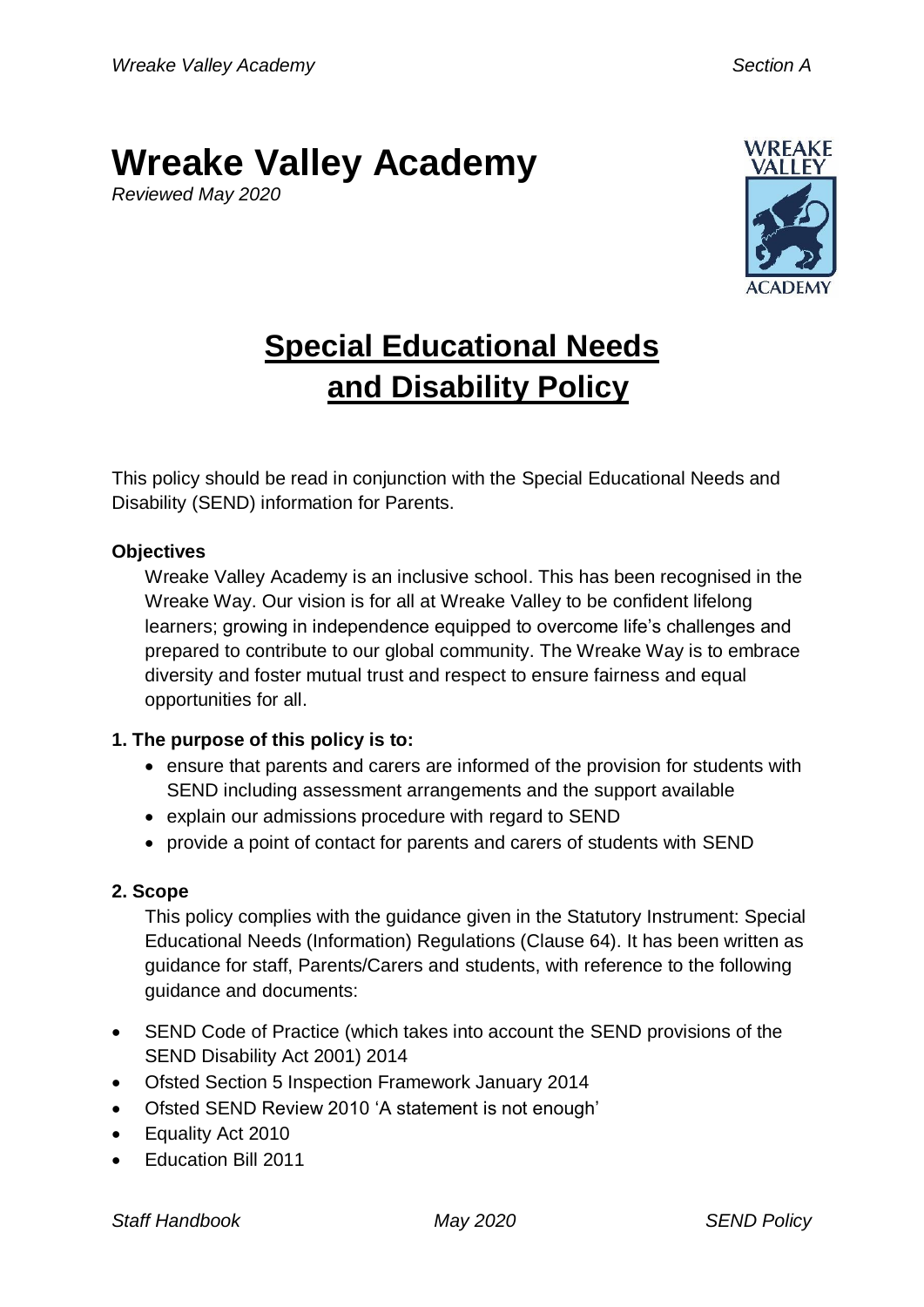Children and Families Act 2014

This policy applies to both current and prospective students.

#### **3. Key Points**

This policy should be read in conjunction with the SEND Information for Parents/Carers

#### **4. Responsibility**

Overall responsibility for SEND lies with the Principal The SENDCO has day-to-day responsibility for the operation of SEND policy and co-ordination of specific provision made to support individual students with SEND, including those who have Education Health and Care plans.

It is the responsibility of Heads of Departments, subject leaders and Teachers to ensure that 'Wave 1'high quality teaching takes place to ensure that relevant, appropriate and scaffolded teaching methods and resources are in place to support all students including those with SEND. The SENDCo and the Inclusion Team are available to support scaffolding and Wave 2 interventions within curriculum areas and consider barriers to learning if a student does not make appropriate progress.

The key responsibilities of the SENDCO include:

- overseeing the day-to-day operation of the school's SEND policy
- co-ordinating provision for children with SEND
- liaising with the relevant Designated Teacher where a looked after pupil has **SEND**
- advising on the deployment of the school's delegated budget and other resources to meet pupils' needs effectively
- liaising with parents of pupils with SEND
- liaising with early years providers, other schools, educational psychologists, health and social care professionals, and independent or voluntary bodies
- being a key point of contact with external agencies, especially the local authority and its support services
- liaising with potential next providers of education to ensure a pupil and their parents are informed about options and a smooth transition is planned
- working with the Headteacher and Local Advisory Board to ensure that the school meets its responsibilities under the Equality Act (2010) with regard to reasonable adjustments and access arrangements